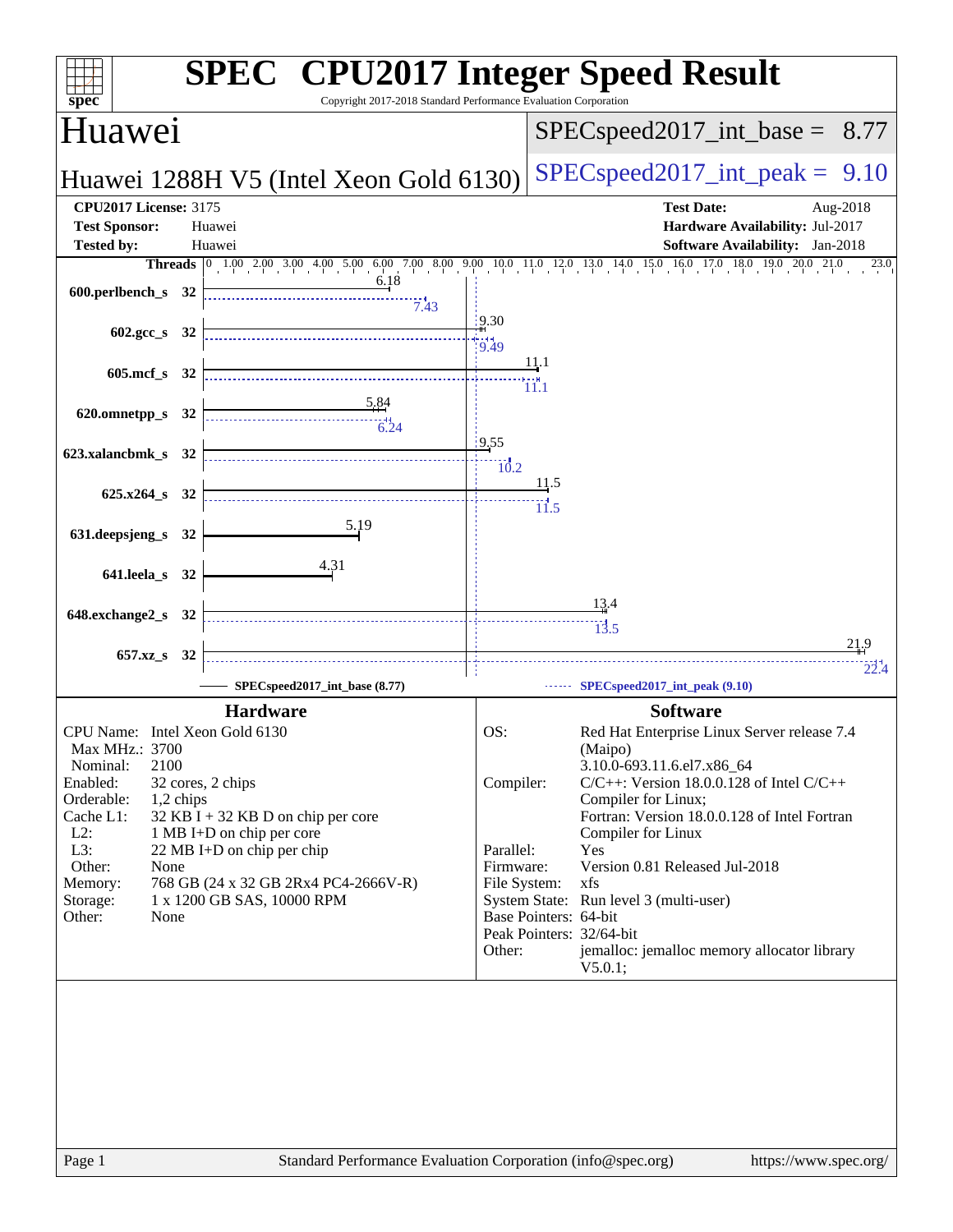

Copyright 2017-2018 Standard Performance Evaluation Corporation

#### Huawei

#### $SPECspeed2017\_int\_base = 8.77$

Huawei 1288H V5 (Intel Xeon Gold 6130) SPECspeed 2017\_int\_peak =  $9.10$ 

**[CPU2017 License:](http://www.spec.org/auto/cpu2017/Docs/result-fields.html#CPU2017License)** 3175 **[Test Date:](http://www.spec.org/auto/cpu2017/Docs/result-fields.html#TestDate)** Aug-2018 **[Test Sponsor:](http://www.spec.org/auto/cpu2017/Docs/result-fields.html#TestSponsor)** Huawei **[Hardware Availability:](http://www.spec.org/auto/cpu2017/Docs/result-fields.html#HardwareAvailability)** Jul-2017 **[Tested by:](http://www.spec.org/auto/cpu2017/Docs/result-fields.html#Testedby)** Huawei **[Software Availability:](http://www.spec.org/auto/cpu2017/Docs/result-fields.html#SoftwareAvailability)** Jan-2018

#### **[Results Table](http://www.spec.org/auto/cpu2017/Docs/result-fields.html#ResultsTable)**

|                                    | <b>Base</b>    |                |       |                | <b>Peak</b> |                |       |                |                |              |                |              |                |              |
|------------------------------------|----------------|----------------|-------|----------------|-------------|----------------|-------|----------------|----------------|--------------|----------------|--------------|----------------|--------------|
| <b>Benchmark</b>                   | <b>Threads</b> | <b>Seconds</b> | Ratio | <b>Seconds</b> | Ratio       | <b>Seconds</b> | Ratio | <b>Threads</b> | <b>Seconds</b> | <b>Ratio</b> | <b>Seconds</b> | <b>Ratio</b> | <b>Seconds</b> | <b>Ratio</b> |
| $600.$ perlbench $_s$              | 32             | 287            | 6.18  | 287            | 6.18        | 285            | 6.23  | 32             | 240            | 7.39         | 239            | 7.43         | 239            | 7.43         |
| $602.\text{gcc}\_\text{s}$         | 32             | 424            | 9.40  | 428            | 9.30        | 431            | 9.24  | 32             | 420            | 9.49         | 412            | 9.66         | 440            | 9.04         |
| $605$ .mcf s                       | 32             | 422            | 11.2  | 424            | 11.1        | 424            | 11.1  | 32             | 425            | 11.1         | 421            | 11.2         | 443            | 10.7         |
| 620.omnetpp_s                      | 32             | 268            | 6.09  | 288            | 5.66        | 279            | 5.84  | 32             | 262            | 6.24         | 261            | 6.26         | 267            | 6.12         |
| 623.xalancbmk s                    | 32             | 148            | 9.56  | 148            | 9.55        | 148            | 9.54  | 32             | 139            | 10.2         | 138            | 10.3         | 138            | 10.2         |
| $625.x264$ s                       | 32             | 154            | 11.5  | 153            | 11.5        | 153            | 11.5  | 32             | 153            | 11.5         | 154            | 11.5         | 153            | 11.5         |
| 631.deepsjeng_s                    | 32             | 276            | 5.19  | 276            | 5.19        | 276            | 5.19  | 32             | 276            | 5.19         | 276            | 5.19         | 276            | 5.19         |
| 641.leela s                        | 32             | 396            | 4.31  | 396            | 4.31        | 396            | 4.31  | 32             | 396            | 4.31         | 396            | 4.31         | 396            | 4.31         |
| 648.exchange2_s                    | 32             | 219            | 13.4  | 221            | 13.3        | 218            | 13.5  | 32             | 218            | 13.5         | 219            | 3.4          | 218            | <b>13.5</b>  |
| $657.xz$ s                         | 32             | 283            | 21.9  | 280            | 22.1        | 283            | 21.8  | 32             | 275            | 22.4         | 273            | 22.6         | 276            | 22.4         |
| $SPECspeed2017$ int base =<br>8.77 |                |                |       |                |             |                |       |                |                |              |                |              |                |              |

**[SPECspeed2017\\_int\\_peak =](http://www.spec.org/auto/cpu2017/Docs/result-fields.html#SPECspeed2017intpeak) 9.10**

Results appear in the [order in which they were run.](http://www.spec.org/auto/cpu2017/Docs/result-fields.html#RunOrder) Bold underlined text [indicates a median measurement](http://www.spec.org/auto/cpu2017/Docs/result-fields.html#Median).

#### **[Operating System Notes](http://www.spec.org/auto/cpu2017/Docs/result-fields.html#OperatingSystemNotes)**

Stack size set to unlimited using "ulimit -s unlimited"

#### **[General Notes](http://www.spec.org/auto/cpu2017/Docs/result-fields.html#GeneralNotes)**

Environment variables set by runcpu before the start of the run: KMP\_AFFINITY = "granularity=fine,scatter" LD\_LIBRARY\_PATH = "/spec2017/lib/ia32:/spec2017/lib/intel64:/spec2017/je5.0.1-32:/spec2017/je5.0.1-64" OMP\_STACKSIZE = "192M"

 Binaries compiled on a system with 1x Intel Core i7-4790 CPU + 32GB RAM memory using Redhat Enterprise Linux 7.4 Transparent Huge Pages enabled by default Prior to runcpu invocation Filesystem page cache synced and cleared with: sync; echo 3> /proc/sys/vm/drop\_caches jemalloc: configured and built at default for 32bit (i686) and 64bit (x86\_64) targets; jemalloc: built with the RedHat Enterprise 7.4, and the system compiler gcc 4.8.5; jemalloc: sources available from jemalloc.net or <https://github.com/jemalloc/jemalloc/releases> Yes: The test sponsor attests, as of date of publication, that CVE-2017-5754 (Meltdown) is mitigated in the system as tested and documented. Yes: The test sponsor attests, as of date of publication, that CVE-2017-5753 (Spectre variant 1) is mitigated in the system as tested and documented. Yes: The test sponsor attests, as of date of publication, that CVE-2017-5715 (Spectre variant 2) is mitigated in the system as tested and documented.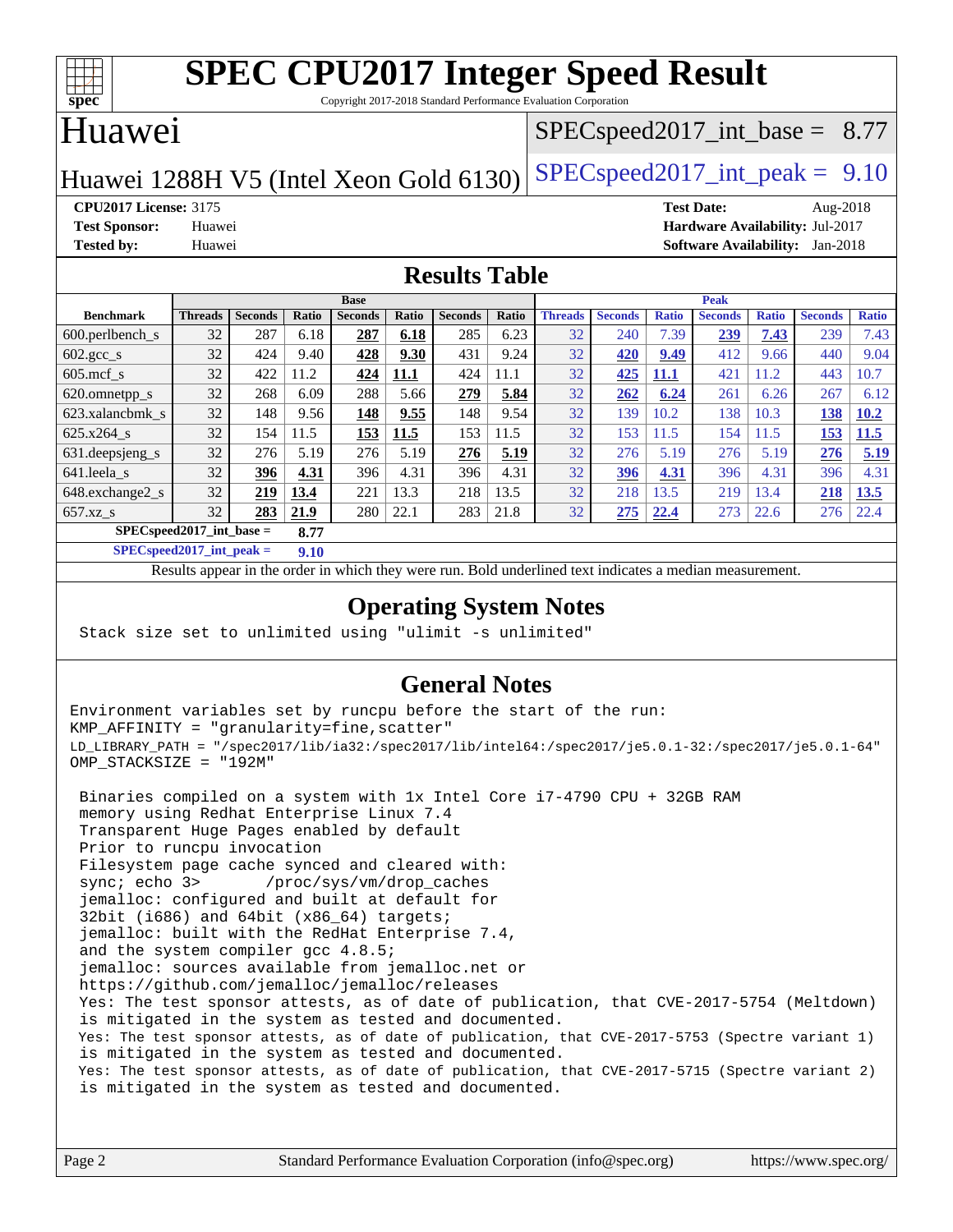

Copyright 2017-2018 Standard Performance Evaluation Corporation

#### Huawei

 $SPECspeed2017\_int\_base = 8.77$ 

### Huawei 1288H V5 (Intel Xeon Gold 6130) SPECspeed 2017\_int\_peak =  $9.10$

**[CPU2017 License:](http://www.spec.org/auto/cpu2017/Docs/result-fields.html#CPU2017License)** 3175 **[Test Date:](http://www.spec.org/auto/cpu2017/Docs/result-fields.html#TestDate)** Aug-2018 **[Test Sponsor:](http://www.spec.org/auto/cpu2017/Docs/result-fields.html#TestSponsor)** Huawei **[Hardware Availability:](http://www.spec.org/auto/cpu2017/Docs/result-fields.html#HardwareAvailability)** Jul-2017 **[Tested by:](http://www.spec.org/auto/cpu2017/Docs/result-fields.html#Testedby)** Huawei **[Software Availability:](http://www.spec.org/auto/cpu2017/Docs/result-fields.html#SoftwareAvailability)** Jan-2018

#### **[Platform Notes](http://www.spec.org/auto/cpu2017/Docs/result-fields.html#PlatformNotes)**

Page 3 Standard Performance Evaluation Corporation [\(info@spec.org\)](mailto:info@spec.org) <https://www.spec.org/> BIOS configuration: Power Policy Set to Load Balance Hyper-Threading Set to Disable XPT Prefetch Set to Enabled Sysinfo program /spec2017/bin/sysinfo Rev: r5797 of 2017-06-14 96c45e4568ad54c135fd618bcc091c0f running on localhost.localdomain Wed Aug 1 17:35:58 2018 SUT (System Under Test) info as seen by some common utilities. For more information on this section, see <https://www.spec.org/cpu2017/Docs/config.html#sysinfo> From /proc/cpuinfo model name : Intel(R) Xeon(R) Gold 6130 CPU @ 2.10GHz 2 "physical id"s (chips) 32 "processors" cores, siblings (Caution: counting these is hw and system dependent. The following excerpts from /proc/cpuinfo might not be reliable. Use with caution.) cpu cores : 16 siblings : 16 physical 0: cores 0 1 2 3 4 5 6 7 8 9 10 11 12 13 14 15 physical 1: cores 0 1 2 3 4 5 6 7 8 9 10 11 12 13 14 15 From lscpu: Architecture: x86\_64 CPU op-mode(s): 32-bit, 64-bit Byte Order: Little Endian  $CPU(s):$  32 On-line CPU(s) list: 0-31 Thread(s) per core: 1 Core(s) per socket: 16 Socket(s): 2 NUMA node(s): 2 Vendor ID: GenuineIntel CPU family: 6 Model: 85 Model name:  $Intel(R)$  Xeon(R) Gold 6130 CPU @ 2.10GHz Stepping: 4 CPU MHz: 2101.000 CPU max MHz: 2101.0000 CPU min MHz: 1000.0000 BogoMIPS: 4200.00 Virtualization: VT-x L1d cache: 32K<br>
L1i cache: 32K  $L1i$  cache: L2 cache: 1024K L3 cache: 22528K **(Continued on next page)**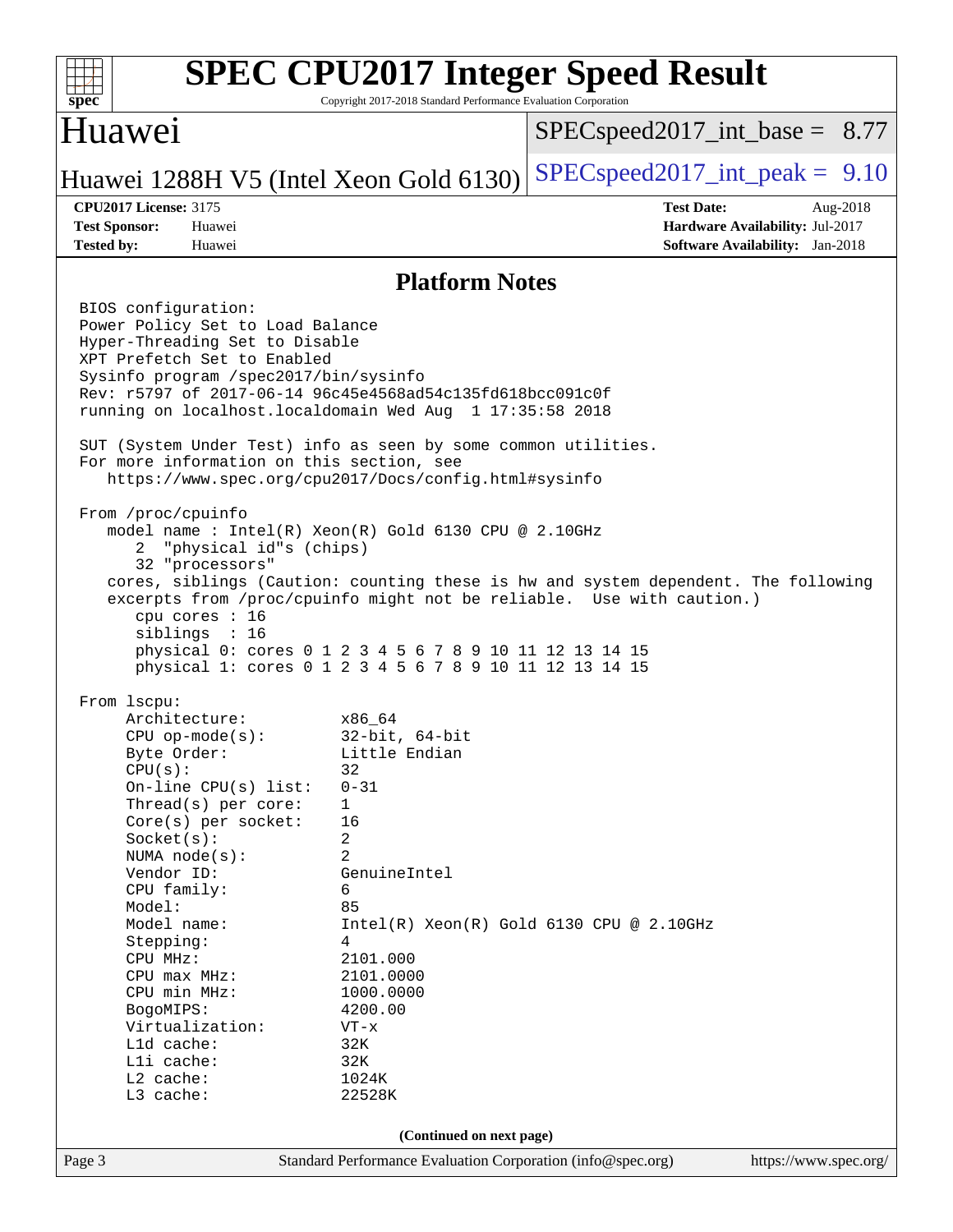| <b>SPEC CPU2017 Integer Speed Result</b><br>spec <sup>®</sup><br>Copyright 2017-2018 Standard Performance Evaluation Corporation                                                                                                                                                                                                                                                                                                                                                                                                                                                                                                                                                                                                                                                                                                                                                                                                                                                                                                                                                                                                                                                                                                                                                                                                                                                                                                                                                                                                                                                                                                                                                                                                                                                                                                                                                  |                                                                                                            |
|-----------------------------------------------------------------------------------------------------------------------------------------------------------------------------------------------------------------------------------------------------------------------------------------------------------------------------------------------------------------------------------------------------------------------------------------------------------------------------------------------------------------------------------------------------------------------------------------------------------------------------------------------------------------------------------------------------------------------------------------------------------------------------------------------------------------------------------------------------------------------------------------------------------------------------------------------------------------------------------------------------------------------------------------------------------------------------------------------------------------------------------------------------------------------------------------------------------------------------------------------------------------------------------------------------------------------------------------------------------------------------------------------------------------------------------------------------------------------------------------------------------------------------------------------------------------------------------------------------------------------------------------------------------------------------------------------------------------------------------------------------------------------------------------------------------------------------------------------------------------------------------|------------------------------------------------------------------------------------------------------------|
| Huawei                                                                                                                                                                                                                                                                                                                                                                                                                                                                                                                                                                                                                                                                                                                                                                                                                                                                                                                                                                                                                                                                                                                                                                                                                                                                                                                                                                                                                                                                                                                                                                                                                                                                                                                                                                                                                                                                            | $SPEC speed2017\_int\_base = 8.77$                                                                         |
| Huawei 1288H V5 (Intel Xeon Gold 6130)                                                                                                                                                                                                                                                                                                                                                                                                                                                                                                                                                                                                                                                                                                                                                                                                                                                                                                                                                                                                                                                                                                                                                                                                                                                                                                                                                                                                                                                                                                                                                                                                                                                                                                                                                                                                                                            | $SPEC speed2017\_int\_peak = 9.10$                                                                         |
| <b>CPU2017 License: 3175</b><br><b>Test Sponsor:</b><br>Huawei<br><b>Tested by:</b><br>Huawei                                                                                                                                                                                                                                                                                                                                                                                                                                                                                                                                                                                                                                                                                                                                                                                                                                                                                                                                                                                                                                                                                                                                                                                                                                                                                                                                                                                                                                                                                                                                                                                                                                                                                                                                                                                     | <b>Test Date:</b><br>Aug-2018<br>Hardware Availability: Jul-2017<br><b>Software Availability:</b> Jan-2018 |
|                                                                                                                                                                                                                                                                                                                                                                                                                                                                                                                                                                                                                                                                                                                                                                                                                                                                                                                                                                                                                                                                                                                                                                                                                                                                                                                                                                                                                                                                                                                                                                                                                                                                                                                                                                                                                                                                                   |                                                                                                            |
| <b>Platform Notes (Continued)</b><br>NUMA node0 CPU(s):<br>$0 - 15$<br>$16 - 31$<br>NUMA nodel CPU(s):<br>Flags:<br>pat pse36 clflush dts acpi mmx fxsr sse sse2 ss ht tm pbe syscall nx pdpe1gb rdtscp<br>lm constant_tsc art arch_perfmon pebs bts rep_good nopl xtopology nonstop_tsc<br>aperfmperf eagerfpu pni pclmulqdq dtes64 ds_cpl vmx smx est tm2 ssse3 fma cx16 xtpr<br>pdcm pcid dca sse4_1 sse4_2 x2apic movbe popcnt tsc_deadline_timer aes xsave avx<br>f16c rdrand lahf_lm abm 3dnowprefetch epb cat_13 cdp_13 invpcid_single intel_pt<br>spec_ctrl ibpb_support tpr_shadow vnmi flexpriority ept vpid fsgsbase tsc_adjust<br>bmil hle avx2 smep bmi2 erms invpcid rtm cqm mpx rdt_a avx512f avx512dq rdseed adx<br>smap clflushopt clwb avx512cd avx512bw avx512vl xsaveopt xsavec xgetbvl cqm_llc<br>cqm_occup_llc cqm_mbm_total cqm_mbm_local dtherm ida arat pln pts<br>/proc/cpuinfo cache data<br>cache size : $22528$ KB<br>From numactl --hardware WARNING: a numactl 'node' might or might not correspond to a<br>physical chip.<br>$available: 2 nodes (0-1)$<br>node 0 cpus: 0 1 2 3 4 5 6 7 8 9 10 11 12 13 14 15<br>node 0 size: 391349 MB<br>node 0 free: 382255 MB<br>node 1 cpus: 16 17 18 19 20 21 22 23 24 25 26 27 28 29 30 31<br>node 1 size: 393216 MB<br>node 1 free: 384142 MB<br>node distances:<br>1<br>node<br>$\overline{0}$<br>0:<br>21<br>10<br>1:<br>21<br>10<br>From /proc/meminfo<br>MemTotal:<br>790512260 kB<br>HugePages_Total:<br>0<br>Hugepagesize:<br>2048 kB<br>From /etc/*release* /etc/*version*<br>os-release:<br>NAME="Red Hat Enterprise Linux Server"<br>VERSION="7.4 (Maipo)"<br>$ID="rhe1"$<br>ID_LIKE="fedora"<br>VARIANT="Server"<br>VARIANT_ID="server"<br>VERSION_ID="7.4"<br>PRETTY_NAME="Red Hat Enterprise Linux Server 7.4 (Maipo)"<br>redhat-release: Red Hat Enterprise Linux Server release 7.4 (Maipo) | fpu vme de pse tsc msr pae mce cx8 apic sep mtrr pge mca cmov                                              |
| system-release: Red Hat Enterprise Linux Server release 7.4 (Maipo)                                                                                                                                                                                                                                                                                                                                                                                                                                                                                                                                                                                                                                                                                                                                                                                                                                                                                                                                                                                                                                                                                                                                                                                                                                                                                                                                                                                                                                                                                                                                                                                                                                                                                                                                                                                                               |                                                                                                            |
| (Continued on next page)                                                                                                                                                                                                                                                                                                                                                                                                                                                                                                                                                                                                                                                                                                                                                                                                                                                                                                                                                                                                                                                                                                                                                                                                                                                                                                                                                                                                                                                                                                                                                                                                                                                                                                                                                                                                                                                          |                                                                                                            |

Page 4 Standard Performance Evaluation Corporation [\(info@spec.org\)](mailto:info@spec.org) <https://www.spec.org/>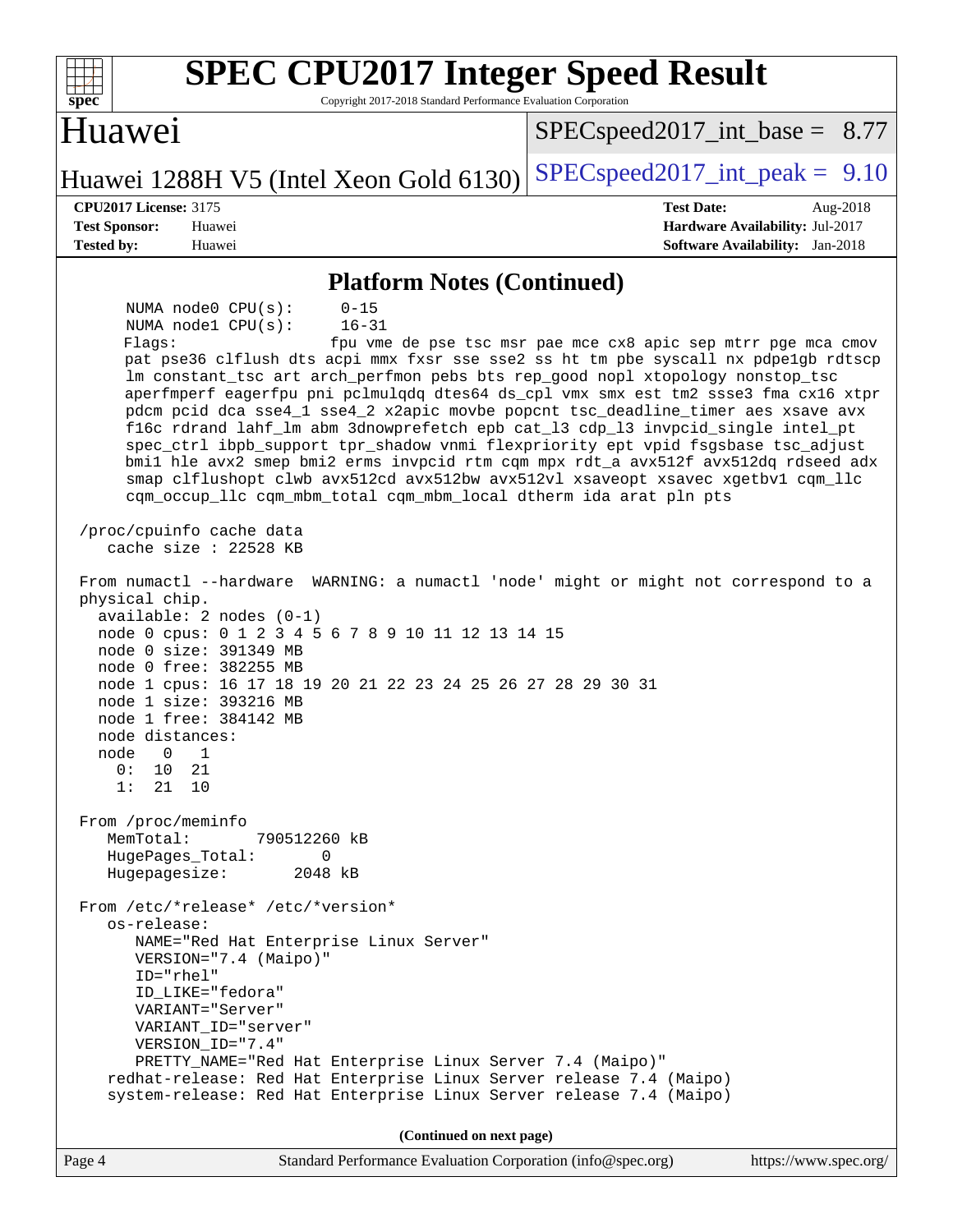| spec                         | <b>SPEC CPU2017 Integer Speed Result</b><br>Copyright 2017-2018 Standard Performance Evaluation Corporation                  |                                    |                                        |  |          |
|------------------------------|------------------------------------------------------------------------------------------------------------------------------|------------------------------------|----------------------------------------|--|----------|
| Huawei                       |                                                                                                                              | $SPEC speed2017\_int\_base = 8.77$ |                                        |  |          |
|                              | Huawei 1288H V5 (Intel Xeon Gold 6130)                                                                                       | $SPEC speed2017\_int\_peak = 9.10$ |                                        |  |          |
| <b>CPU2017 License: 3175</b> |                                                                                                                              |                                    | <b>Test Date:</b>                      |  | Aug-2018 |
| <b>Test Sponsor:</b>         | Huawei                                                                                                                       |                                    | Hardware Availability: Jul-2017        |  |          |
| <b>Tested by:</b>            | Huawei                                                                                                                       |                                    | <b>Software Availability:</b> Jan-2018 |  |          |
|                              | <b>Platform Notes (Continued)</b><br>system-release-cpe: cpe:/o:redhat:enterprise linux:7.4:qa:server                        |                                    |                                        |  |          |
| uname $-a$ :                 | Linux localhost.localdomain 3.10.0-693.11.6.el7.x86_64 #1 SMP Thu Dec 28 14:23:39 EST<br>2017 x86_64 x86_64 x86_64 GNU/Linux |                                    |                                        |  |          |
|                              | run-level $3$ Aug $1$ 17:29                                                                                                  |                                    |                                        |  |          |
| SPEC is set to: $/$ spec2017 |                                                                                                                              |                                    |                                        |  |          |

Filesystem Type Size Used Avail Use% Mounted on<br>
/dev/sda2 xfs 781G 115G 667G 15% / 781G 115G 667G 15% /

 Additional information from dmidecode follows. WARNING: Use caution when you interpret this section. The 'dmidecode' program reads system data which is "intended to allow hardware to be accurately determined", but the intent may not be met, as there are frequent changes to hardware, firmware, and the "DMTF SMBIOS" standard. BIOS INSYDE Corp. 0.81 07/02/2018 Memory: 24x Samsung M393A4K40BB2-CTD 32 GB 2 rank 2666

(End of data from sysinfo program)

#### **[Compiler Version Notes](http://www.spec.org/auto/cpu2017/Docs/result-fields.html#CompilerVersionNotes)**

|     | icpc (ICC) 18.0.0 20170811<br>Copyright (C) 1985-2017 Intel Corporation. All rights reserved.<br>(Continued on next page)                 |  |
|-----|-------------------------------------------------------------------------------------------------------------------------------------------|--|
|     |                                                                                                                                           |  |
|     |                                                                                                                                           |  |
|     | ================================<br>CXXC 620.omnetpp $s(base)$ 623.xalancbmk $s(base)$ 631.deepsjeng $s(base)$<br>$641.$ leela $s$ (base) |  |
|     | icc (ICC) 18.0.0 20170811<br>Copyright (C) 1985-2017 Intel Corporation. All rights reserved.                                              |  |
| CC. | $600. perlbench_s (peak) 602. gcc_s (peak) 605.mcf_s (peak) 657. xz_s (peak)$                                                             |  |
|     | icc (ICC) 18.0.0 20170811<br>Copyright (C) 1985-2017 Intel Corporation. All rights reserved.                                              |  |
| CC  | $600. perlbench_s(base) 602. gcc_s(base) 605.mcf_s(base) 625.x264_s(base,$<br>$peak)$ 657.xz $s(base)$<br>______________________________  |  |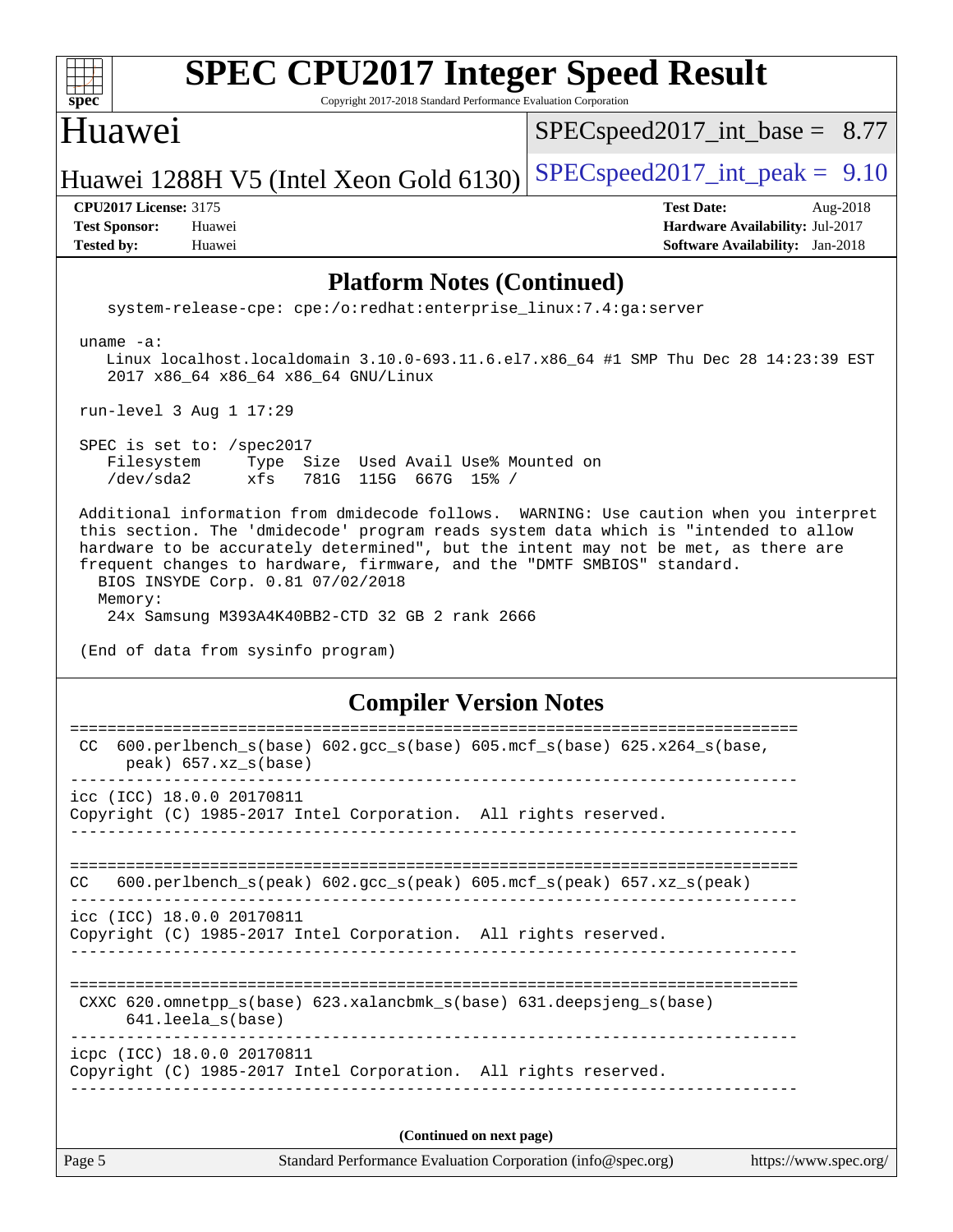

Copyright 2017-2018 Standard Performance Evaluation Corporation

#### Huawei

[SPECspeed2017\\_int\\_base =](http://www.spec.org/auto/cpu2017/Docs/result-fields.html#SPECspeed2017intbase) 8.77

Huawei 1288H V5 (Intel Xeon Gold 6130) [SPECspeed2017\\_int\\_peak =](http://www.spec.org/auto/cpu2017/Docs/result-fields.html#SPECspeed2017intpeak)  $9.10$ 

**[CPU2017 License:](http://www.spec.org/auto/cpu2017/Docs/result-fields.html#CPU2017License)** 3175 **[Test Date:](http://www.spec.org/auto/cpu2017/Docs/result-fields.html#TestDate)** Aug-2018 **[Test Sponsor:](http://www.spec.org/auto/cpu2017/Docs/result-fields.html#TestSponsor)** Huawei **[Hardware Availability:](http://www.spec.org/auto/cpu2017/Docs/result-fields.html#HardwareAvailability)** Jul-2017 **[Tested by:](http://www.spec.org/auto/cpu2017/Docs/result-fields.html#Testedby)** Huawei **[Software Availability:](http://www.spec.org/auto/cpu2017/Docs/result-fields.html#SoftwareAvailability)** Jan-2018

#### **[Compiler Version Notes \(Continued\)](http://www.spec.org/auto/cpu2017/Docs/result-fields.html#CompilerVersionNotes)**

| CXXC $620.\text{omnetpp_s}$ (peak) $623.\text{xalancbmk_s}$ (peak) $631.\text{deepsjeng_s}$ (peak)<br>$641.$ leela $s$ (peak)<br>___________________________ |
|--------------------------------------------------------------------------------------------------------------------------------------------------------------|
| icpc (ICC) 18.0.0 20170811<br>Copyright (C) 1985-2017 Intel Corporation. All rights reserved.                                                                |
| FC 648.exchange2_s(base, peak)                                                                                                                               |
| ifort (IFORT) 18.0.0 20170811<br>Copyright (C) 1985-2017 Intel Corporation. All rights reserved.                                                             |

------------------------------------------------------------------------------

### **[Base Compiler Invocation](http://www.spec.org/auto/cpu2017/Docs/result-fields.html#BaseCompilerInvocation)**

[C benchmarks](http://www.spec.org/auto/cpu2017/Docs/result-fields.html#Cbenchmarks): [icc](http://www.spec.org/cpu2017/results/res2018q3/cpu2017-20180802-08084.flags.html#user_CCbase_intel_icc_18.0_66fc1ee009f7361af1fbd72ca7dcefbb700085f36577c54f309893dd4ec40d12360134090235512931783d35fd58c0460139e722d5067c5574d8eaf2b3e37e92)

[C++ benchmarks:](http://www.spec.org/auto/cpu2017/Docs/result-fields.html#CXXbenchmarks) [icpc](http://www.spec.org/cpu2017/results/res2018q3/cpu2017-20180802-08084.flags.html#user_CXXbase_intel_icpc_18.0_c510b6838c7f56d33e37e94d029a35b4a7bccf4766a728ee175e80a419847e808290a9b78be685c44ab727ea267ec2f070ec5dc83b407c0218cded6866a35d07)

[Fortran benchmarks](http://www.spec.org/auto/cpu2017/Docs/result-fields.html#Fortranbenchmarks): [ifort](http://www.spec.org/cpu2017/results/res2018q3/cpu2017-20180802-08084.flags.html#user_FCbase_intel_ifort_18.0_8111460550e3ca792625aed983ce982f94888b8b503583aa7ba2b8303487b4d8a21a13e7191a45c5fd58ff318f48f9492884d4413fa793fd88dd292cad7027ca)

## **[Base Portability Flags](http://www.spec.org/auto/cpu2017/Docs/result-fields.html#BasePortabilityFlags)**

 600.perlbench\_s: [-DSPEC\\_LP64](http://www.spec.org/cpu2017/results/res2018q3/cpu2017-20180802-08084.flags.html#b600.perlbench_s_basePORTABILITY_DSPEC_LP64) [-DSPEC\\_LINUX\\_X64](http://www.spec.org/cpu2017/results/res2018q3/cpu2017-20180802-08084.flags.html#b600.perlbench_s_baseCPORTABILITY_DSPEC_LINUX_X64) 602.gcc\_s: [-DSPEC\\_LP64](http://www.spec.org/cpu2017/results/res2018q3/cpu2017-20180802-08084.flags.html#suite_basePORTABILITY602_gcc_s_DSPEC_LP64) 605.mcf\_s: [-DSPEC\\_LP64](http://www.spec.org/cpu2017/results/res2018q3/cpu2017-20180802-08084.flags.html#suite_basePORTABILITY605_mcf_s_DSPEC_LP64) 620.omnetpp\_s: [-DSPEC\\_LP64](http://www.spec.org/cpu2017/results/res2018q3/cpu2017-20180802-08084.flags.html#suite_basePORTABILITY620_omnetpp_s_DSPEC_LP64) 623.xalancbmk\_s: [-DSPEC\\_LP64](http://www.spec.org/cpu2017/results/res2018q3/cpu2017-20180802-08084.flags.html#suite_basePORTABILITY623_xalancbmk_s_DSPEC_LP64) [-DSPEC\\_LINUX](http://www.spec.org/cpu2017/results/res2018q3/cpu2017-20180802-08084.flags.html#b623.xalancbmk_s_baseCXXPORTABILITY_DSPEC_LINUX) 625.x264\_s: [-DSPEC\\_LP64](http://www.spec.org/cpu2017/results/res2018q3/cpu2017-20180802-08084.flags.html#suite_basePORTABILITY625_x264_s_DSPEC_LP64) 631.deepsjeng\_s: [-DSPEC\\_LP64](http://www.spec.org/cpu2017/results/res2018q3/cpu2017-20180802-08084.flags.html#suite_basePORTABILITY631_deepsjeng_s_DSPEC_LP64) 641.leela\_s: [-DSPEC\\_LP64](http://www.spec.org/cpu2017/results/res2018q3/cpu2017-20180802-08084.flags.html#suite_basePORTABILITY641_leela_s_DSPEC_LP64) 648.exchange2\_s: [-DSPEC\\_LP64](http://www.spec.org/cpu2017/results/res2018q3/cpu2017-20180802-08084.flags.html#suite_basePORTABILITY648_exchange2_s_DSPEC_LP64) 657.xz\_s: [-DSPEC\\_LP64](http://www.spec.org/cpu2017/results/res2018q3/cpu2017-20180802-08084.flags.html#suite_basePORTABILITY657_xz_s_DSPEC_LP64)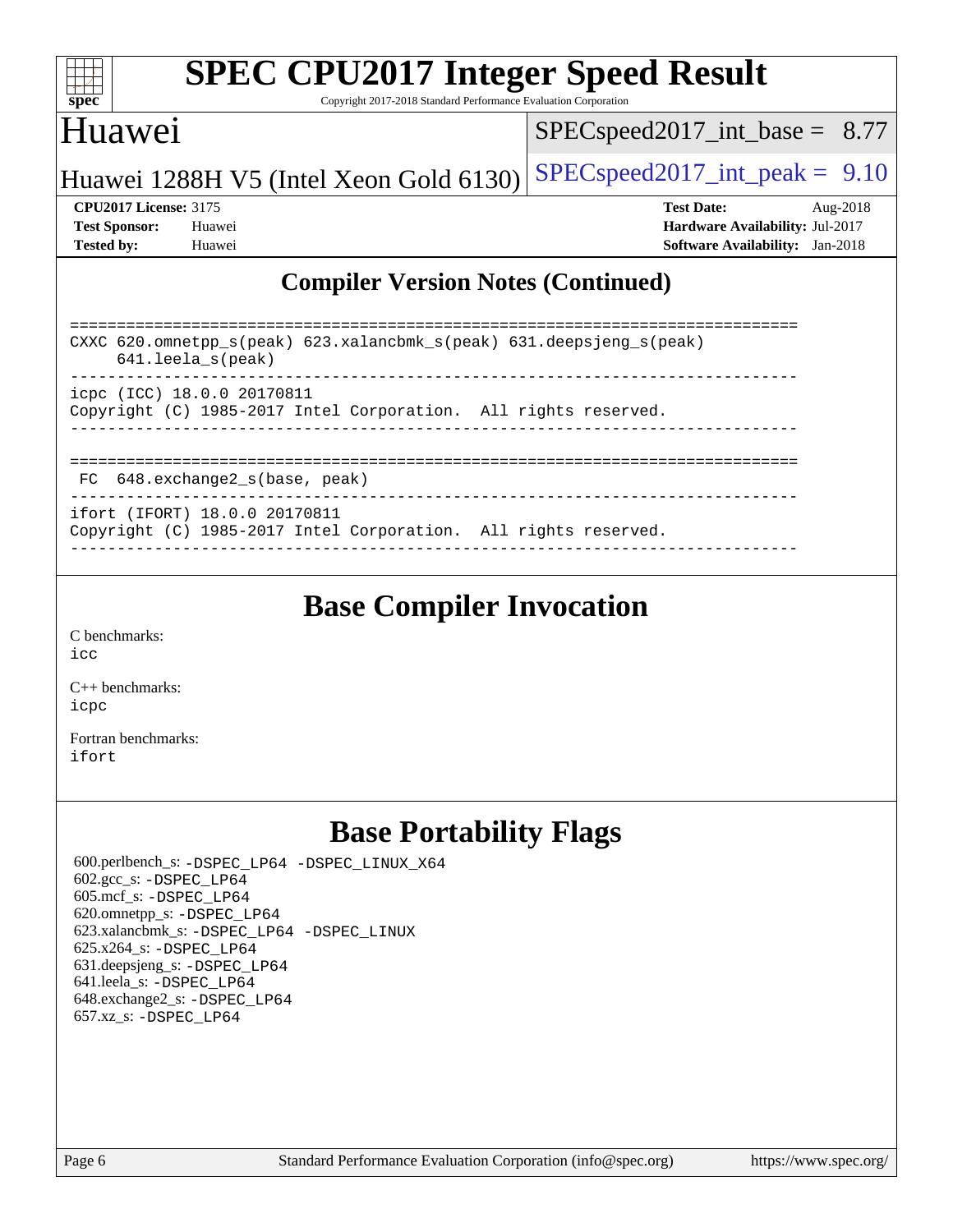#### $+\ +$ **[spec](http://www.spec.org/)**

# **[SPEC CPU2017 Integer Speed Result](http://www.spec.org/auto/cpu2017/Docs/result-fields.html#SPECCPU2017IntegerSpeedResult)**

Copyright 2017-2018 Standard Performance Evaluation Corporation

## Huawei

 $SPECspeed2017\_int\_base = 8.77$ 

### Huawei 1288H V5 (Intel Xeon Gold 6130) [SPECspeed2017\\_int\\_peak =](http://www.spec.org/auto/cpu2017/Docs/result-fields.html#SPECspeed2017intpeak)  $9.10$

**[Test Sponsor:](http://www.spec.org/auto/cpu2017/Docs/result-fields.html#TestSponsor)** Huawei **[Hardware Availability:](http://www.spec.org/auto/cpu2017/Docs/result-fields.html#HardwareAvailability)** Jul-2017 **[Tested by:](http://www.spec.org/auto/cpu2017/Docs/result-fields.html#Testedby)** Huawei **[Software Availability:](http://www.spec.org/auto/cpu2017/Docs/result-fields.html#SoftwareAvailability)** Jan-2018

**[CPU2017 License:](http://www.spec.org/auto/cpu2017/Docs/result-fields.html#CPU2017License)** 3175 **[Test Date:](http://www.spec.org/auto/cpu2017/Docs/result-fields.html#TestDate)** Aug-2018

## **[Base Optimization Flags](http://www.spec.org/auto/cpu2017/Docs/result-fields.html#BaseOptimizationFlags)**

#### [C benchmarks](http://www.spec.org/auto/cpu2017/Docs/result-fields.html#Cbenchmarks):

[-Wl,-z,muldefs](http://www.spec.org/cpu2017/results/res2018q3/cpu2017-20180802-08084.flags.html#user_CCbase_link_force_multiple1_b4cbdb97b34bdee9ceefcfe54f4c8ea74255f0b02a4b23e853cdb0e18eb4525ac79b5a88067c842dd0ee6996c24547a27a4b99331201badda8798ef8a743f577) [-xCORE-AVX2](http://www.spec.org/cpu2017/results/res2018q3/cpu2017-20180802-08084.flags.html#user_CCbase_f-xCORE-AVX2) [-ipo](http://www.spec.org/cpu2017/results/res2018q3/cpu2017-20180802-08084.flags.html#user_CCbase_f-ipo) [-O3](http://www.spec.org/cpu2017/results/res2018q3/cpu2017-20180802-08084.flags.html#user_CCbase_f-O3) [-no-prec-div](http://www.spec.org/cpu2017/results/res2018q3/cpu2017-20180802-08084.flags.html#user_CCbase_f-no-prec-div) [-qopt-mem-layout-trans=3](http://www.spec.org/cpu2017/results/res2018q3/cpu2017-20180802-08084.flags.html#user_CCbase_f-qopt-mem-layout-trans_de80db37974c74b1f0e20d883f0b675c88c3b01e9d123adea9b28688d64333345fb62bc4a798493513fdb68f60282f9a726aa07f478b2f7113531aecce732043) [-qopenmp](http://www.spec.org/cpu2017/results/res2018q3/cpu2017-20180802-08084.flags.html#user_CCbase_qopenmp_16be0c44f24f464004c6784a7acb94aca937f053568ce72f94b139a11c7c168634a55f6653758ddd83bcf7b8463e8028bb0b48b77bcddc6b78d5d95bb1df2967) [-DSPEC\\_OPENMP](http://www.spec.org/cpu2017/results/res2018q3/cpu2017-20180802-08084.flags.html#suite_CCbase_DSPEC_OPENMP) [-L/usr/local/je5.0.1-64/lib](http://www.spec.org/cpu2017/results/res2018q3/cpu2017-20180802-08084.flags.html#user_CCbase_jemalloc_link_path64_4b10a636b7bce113509b17f3bd0d6226c5fb2346b9178c2d0232c14f04ab830f976640479e5c33dc2bcbbdad86ecfb6634cbbd4418746f06f368b512fced5394) [-ljemalloc](http://www.spec.org/cpu2017/results/res2018q3/cpu2017-20180802-08084.flags.html#user_CCbase_jemalloc_link_lib_d1249b907c500fa1c0672f44f562e3d0f79738ae9e3c4a9c376d49f265a04b9c99b167ecedbf6711b3085be911c67ff61f150a17b3472be731631ba4d0471706)

[C++ benchmarks](http://www.spec.org/auto/cpu2017/Docs/result-fields.html#CXXbenchmarks):

[-Wl,-z,muldefs](http://www.spec.org/cpu2017/results/res2018q3/cpu2017-20180802-08084.flags.html#user_CXXbase_link_force_multiple1_b4cbdb97b34bdee9ceefcfe54f4c8ea74255f0b02a4b23e853cdb0e18eb4525ac79b5a88067c842dd0ee6996c24547a27a4b99331201badda8798ef8a743f577) [-xCORE-AVX2](http://www.spec.org/cpu2017/results/res2018q3/cpu2017-20180802-08084.flags.html#user_CXXbase_f-xCORE-AVX2) [-ipo](http://www.spec.org/cpu2017/results/res2018q3/cpu2017-20180802-08084.flags.html#user_CXXbase_f-ipo) [-O3](http://www.spec.org/cpu2017/results/res2018q3/cpu2017-20180802-08084.flags.html#user_CXXbase_f-O3) [-no-prec-div](http://www.spec.org/cpu2017/results/res2018q3/cpu2017-20180802-08084.flags.html#user_CXXbase_f-no-prec-div) [-qopt-mem-layout-trans=3](http://www.spec.org/cpu2017/results/res2018q3/cpu2017-20180802-08084.flags.html#user_CXXbase_f-qopt-mem-layout-trans_de80db37974c74b1f0e20d883f0b675c88c3b01e9d123adea9b28688d64333345fb62bc4a798493513fdb68f60282f9a726aa07f478b2f7113531aecce732043) [-L/usr/local/je5.0.1-64/lib](http://www.spec.org/cpu2017/results/res2018q3/cpu2017-20180802-08084.flags.html#user_CXXbase_jemalloc_link_path64_4b10a636b7bce113509b17f3bd0d6226c5fb2346b9178c2d0232c14f04ab830f976640479e5c33dc2bcbbdad86ecfb6634cbbd4418746f06f368b512fced5394) [-ljemalloc](http://www.spec.org/cpu2017/results/res2018q3/cpu2017-20180802-08084.flags.html#user_CXXbase_jemalloc_link_lib_d1249b907c500fa1c0672f44f562e3d0f79738ae9e3c4a9c376d49f265a04b9c99b167ecedbf6711b3085be911c67ff61f150a17b3472be731631ba4d0471706)

[Fortran benchmarks:](http://www.spec.org/auto/cpu2017/Docs/result-fields.html#Fortranbenchmarks)

[-Wl,-z,muldefs](http://www.spec.org/cpu2017/results/res2018q3/cpu2017-20180802-08084.flags.html#user_FCbase_link_force_multiple1_b4cbdb97b34bdee9ceefcfe54f4c8ea74255f0b02a4b23e853cdb0e18eb4525ac79b5a88067c842dd0ee6996c24547a27a4b99331201badda8798ef8a743f577) [-xCORE-AVX2](http://www.spec.org/cpu2017/results/res2018q3/cpu2017-20180802-08084.flags.html#user_FCbase_f-xCORE-AVX2) [-ipo](http://www.spec.org/cpu2017/results/res2018q3/cpu2017-20180802-08084.flags.html#user_FCbase_f-ipo) [-O3](http://www.spec.org/cpu2017/results/res2018q3/cpu2017-20180802-08084.flags.html#user_FCbase_f-O3) [-no-prec-div](http://www.spec.org/cpu2017/results/res2018q3/cpu2017-20180802-08084.flags.html#user_FCbase_f-no-prec-div) [-qopt-mem-layout-trans=3](http://www.spec.org/cpu2017/results/res2018q3/cpu2017-20180802-08084.flags.html#user_FCbase_f-qopt-mem-layout-trans_de80db37974c74b1f0e20d883f0b675c88c3b01e9d123adea9b28688d64333345fb62bc4a798493513fdb68f60282f9a726aa07f478b2f7113531aecce732043) [-nostandard-realloc-lhs](http://www.spec.org/cpu2017/results/res2018q3/cpu2017-20180802-08084.flags.html#user_FCbase_f_2003_std_realloc_82b4557e90729c0f113870c07e44d33d6f5a304b4f63d4c15d2d0f1fab99f5daaed73bdb9275d9ae411527f28b936061aa8b9c8f2d63842963b95c9dd6426b8a) [-align array32byte](http://www.spec.org/cpu2017/results/res2018q3/cpu2017-20180802-08084.flags.html#user_FCbase_align_array32byte_b982fe038af199962ba9a80c053b8342c548c85b40b8e86eb3cc33dee0d7986a4af373ac2d51c3f7cf710a18d62fdce2948f201cd044323541f22fc0fffc51b6) [-L/usr/local/je5.0.1-64/lib](http://www.spec.org/cpu2017/results/res2018q3/cpu2017-20180802-08084.flags.html#user_FCbase_jemalloc_link_path64_4b10a636b7bce113509b17f3bd0d6226c5fb2346b9178c2d0232c14f04ab830f976640479e5c33dc2bcbbdad86ecfb6634cbbd4418746f06f368b512fced5394) [-ljemalloc](http://www.spec.org/cpu2017/results/res2018q3/cpu2017-20180802-08084.flags.html#user_FCbase_jemalloc_link_lib_d1249b907c500fa1c0672f44f562e3d0f79738ae9e3c4a9c376d49f265a04b9c99b167ecedbf6711b3085be911c67ff61f150a17b3472be731631ba4d0471706)

## **[Base Other Flags](http://www.spec.org/auto/cpu2017/Docs/result-fields.html#BaseOtherFlags)**

[C benchmarks](http://www.spec.org/auto/cpu2017/Docs/result-fields.html#Cbenchmarks):  $-m64$   $-std=cl1$ 

[C++ benchmarks:](http://www.spec.org/auto/cpu2017/Docs/result-fields.html#CXXbenchmarks)  $-m64$ 

[Fortran benchmarks](http://www.spec.org/auto/cpu2017/Docs/result-fields.html#Fortranbenchmarks): [-m64](http://www.spec.org/cpu2017/results/res2018q3/cpu2017-20180802-08084.flags.html#user_FCbase_intel_intel64_18.0_af43caccfc8ded86e7699f2159af6efc7655f51387b94da716254467f3c01020a5059329e2569e4053f409e7c9202a7efc638f7a6d1ffb3f52dea4a3e31d82ab)

## **[Peak Compiler Invocation](http://www.spec.org/auto/cpu2017/Docs/result-fields.html#PeakCompilerInvocation)**

[C benchmarks](http://www.spec.org/auto/cpu2017/Docs/result-fields.html#Cbenchmarks): [icc](http://www.spec.org/cpu2017/results/res2018q3/cpu2017-20180802-08084.flags.html#user_CCpeak_intel_icc_18.0_66fc1ee009f7361af1fbd72ca7dcefbb700085f36577c54f309893dd4ec40d12360134090235512931783d35fd58c0460139e722d5067c5574d8eaf2b3e37e92)

[C++ benchmarks:](http://www.spec.org/auto/cpu2017/Docs/result-fields.html#CXXbenchmarks) [icpc](http://www.spec.org/cpu2017/results/res2018q3/cpu2017-20180802-08084.flags.html#user_CXXpeak_intel_icpc_18.0_c510b6838c7f56d33e37e94d029a35b4a7bccf4766a728ee175e80a419847e808290a9b78be685c44ab727ea267ec2f070ec5dc83b407c0218cded6866a35d07)

[Fortran benchmarks](http://www.spec.org/auto/cpu2017/Docs/result-fields.html#Fortranbenchmarks): [ifort](http://www.spec.org/cpu2017/results/res2018q3/cpu2017-20180802-08084.flags.html#user_FCpeak_intel_ifort_18.0_8111460550e3ca792625aed983ce982f94888b8b503583aa7ba2b8303487b4d8a21a13e7191a45c5fd58ff318f48f9492884d4413fa793fd88dd292cad7027ca)

## **[Peak Portability Flags](http://www.spec.org/auto/cpu2017/Docs/result-fields.html#PeakPortabilityFlags)**

600.perlbench\_s: [-DSPEC\\_LP64](http://www.spec.org/cpu2017/results/res2018q3/cpu2017-20180802-08084.flags.html#b600.perlbench_s_peakPORTABILITY_DSPEC_LP64) [-DSPEC\\_LINUX\\_X64](http://www.spec.org/cpu2017/results/res2018q3/cpu2017-20180802-08084.flags.html#b600.perlbench_s_peakCPORTABILITY_DSPEC_LINUX_X64)

**(Continued on next page)**

Page 7 Standard Performance Evaluation Corporation [\(info@spec.org\)](mailto:info@spec.org) <https://www.spec.org/>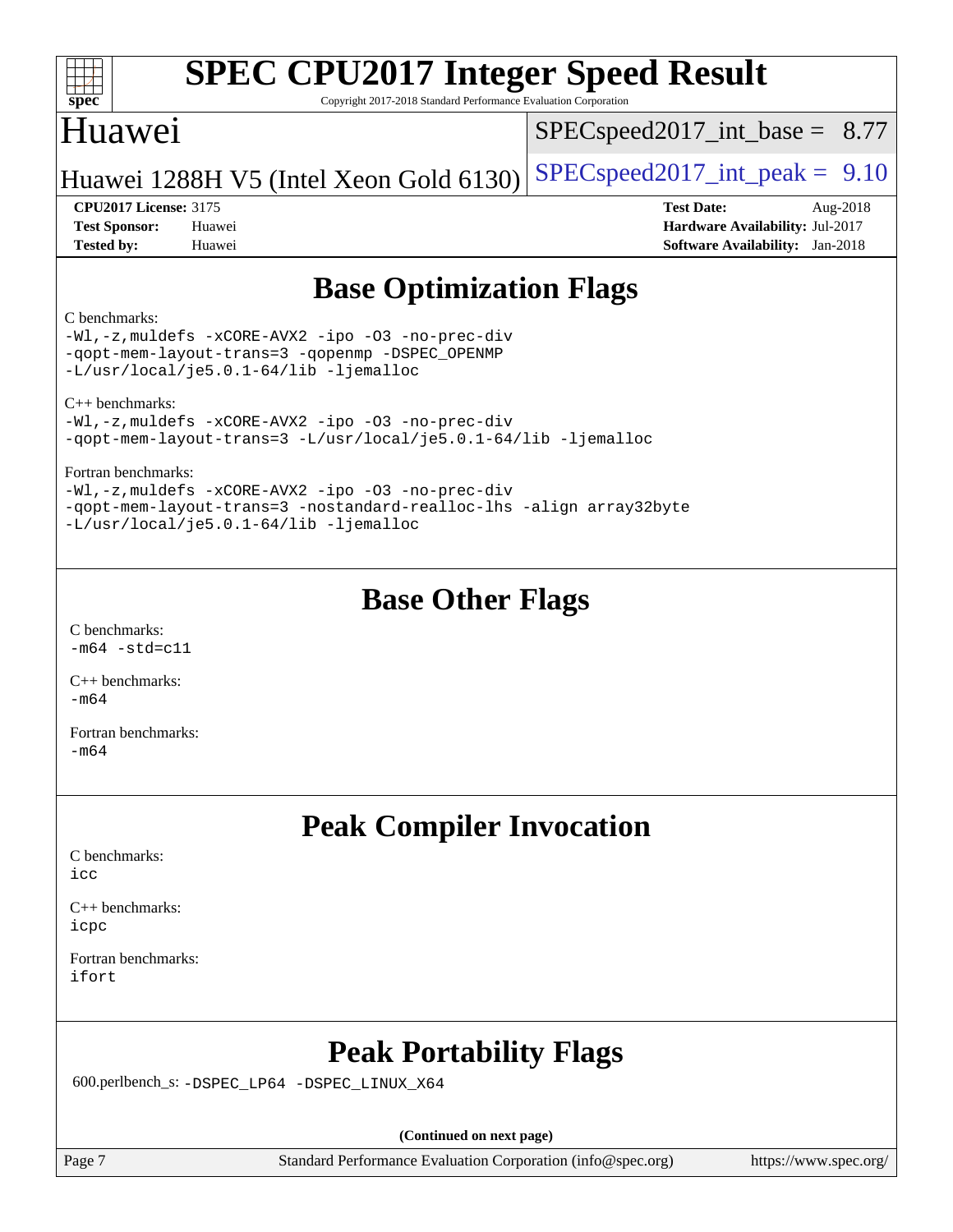

Copyright 2017-2018 Standard Performance Evaluation Corporation

#### Huawei

 $SPECspeed2017\_int\_base = 8.77$ 

Huawei 1288H V5 (Intel Xeon Gold 6130) SPECspeed 2017\_int\_peak =  $9.10$ 

**[CPU2017 License:](http://www.spec.org/auto/cpu2017/Docs/result-fields.html#CPU2017License)** 3175 **[Test Date:](http://www.spec.org/auto/cpu2017/Docs/result-fields.html#TestDate)** Aug-2018

**[Test Sponsor:](http://www.spec.org/auto/cpu2017/Docs/result-fields.html#TestSponsor)** Huawei **[Hardware Availability:](http://www.spec.org/auto/cpu2017/Docs/result-fields.html#HardwareAvailability)** Jul-2017 **[Tested by:](http://www.spec.org/auto/cpu2017/Docs/result-fields.html#Testedby)** Huawei **[Software Availability:](http://www.spec.org/auto/cpu2017/Docs/result-fields.html#SoftwareAvailability)** Jan-2018

## **[Peak Portability Flags \(Continued\)](http://www.spec.org/auto/cpu2017/Docs/result-fields.html#PeakPortabilityFlags)**

 $602.\text{gcc}\simeq$  -DSPEC LP64 605.mcf\_s: [-DSPEC\\_LP64](http://www.spec.org/cpu2017/results/res2018q3/cpu2017-20180802-08084.flags.html#suite_peakPORTABILITY605_mcf_s_DSPEC_LP64) 620.omnetpp\_s: [-DSPEC\\_LP64](http://www.spec.org/cpu2017/results/res2018q3/cpu2017-20180802-08084.flags.html#suite_peakPORTABILITY620_omnetpp_s_DSPEC_LP64) 623.xalancbmk\_s: [-D\\_FILE\\_OFFSET\\_BITS=64](http://www.spec.org/cpu2017/results/res2018q3/cpu2017-20180802-08084.flags.html#user_peakPORTABILITY623_xalancbmk_s_file_offset_bits_64_5ae949a99b284ddf4e95728d47cb0843d81b2eb0e18bdfe74bbf0f61d0b064f4bda2f10ea5eb90e1dcab0e84dbc592acfc5018bc955c18609f94ddb8d550002c) [-DSPEC\\_LINUX](http://www.spec.org/cpu2017/results/res2018q3/cpu2017-20180802-08084.flags.html#b623.xalancbmk_s_peakCXXPORTABILITY_DSPEC_LINUX) 625.x264\_s: [-DSPEC\\_LP64](http://www.spec.org/cpu2017/results/res2018q3/cpu2017-20180802-08084.flags.html#suite_peakPORTABILITY625_x264_s_DSPEC_LP64) 631.deepsjeng\_s: [-DSPEC\\_LP64](http://www.spec.org/cpu2017/results/res2018q3/cpu2017-20180802-08084.flags.html#suite_peakPORTABILITY631_deepsjeng_s_DSPEC_LP64) 641.leela\_s: [-DSPEC\\_LP64](http://www.spec.org/cpu2017/results/res2018q3/cpu2017-20180802-08084.flags.html#suite_peakPORTABILITY641_leela_s_DSPEC_LP64) 648.exchange2\_s: [-DSPEC\\_LP64](http://www.spec.org/cpu2017/results/res2018q3/cpu2017-20180802-08084.flags.html#suite_peakPORTABILITY648_exchange2_s_DSPEC_LP64) 657.xz\_s: [-DSPEC\\_LP64](http://www.spec.org/cpu2017/results/res2018q3/cpu2017-20180802-08084.flags.html#suite_peakPORTABILITY657_xz_s_DSPEC_LP64)

## **[Peak Optimization Flags](http://www.spec.org/auto/cpu2017/Docs/result-fields.html#PeakOptimizationFlags)**

[C benchmarks](http://www.spec.org/auto/cpu2017/Docs/result-fields.html#Cbenchmarks):

```
(info@spec.org)https://www.spec.org/
  600.perlbench_s: -Wl,-z,muldefs -prof-gen(pass 1) -prof-use(pass 2) -O2
-xCORE-AVX2 -qopt-mem-layout-trans=3 -ipo -O3
-no-prec-div -DSPEC_SUPPRESS_OPENMP -qopenmp
-DSPEC_OPENMP -fno-strict-overflow
-L/usr/local/je5.0.1-64/lib -ljemalloc
  602.gcc_s: -Wl,-z,muldefs -prof-gen(pass 1) -prof-use(pass 2) -O2
-xCORE-AVX2 -qopt-mem-layout-trans=3 -ipo -O3
-no-prec-div -DSPEC_SUPPRESS_OPENMP -qopenmp
-DSPEC_OPENMP -L/usr/local/je5.0.1-64/lib -ljemalloc
  605.mcf_s: -Wl,-z,muldefs -prof-gen(pass 1) -prof-use(pass 2) -ipo
-xCORE-AVX2 -O3 -no-prec-div -qopt-mem-layout-trans=3
-DSPEC_SUPPRESS_OPENMP -qopenmp -DSPEC_OPENMP
-L/usr/local/je5.0.1-64/lib -ljemalloc
  625.x264_s: -Wl,-z,muldefs -xCORE-AVX2 -ipo -O3 -no-prec-div
-qopt-mem-layout-trans=3 -qopenmp -DSPEC_OPENMP
-L/usr/local/je5.0.1-64/lib -ljemalloc
  657.xz_s: Same as 602.gcc_s
C++ benchmarks: 
  620.omnetpp_s: -Wl,-z,muldefs -prof-gen(pass 1) -prof-use(pass 2) -ipo
-xCORE-AVX2 -O3 -no-prec-div -qopt-mem-layout-trans=3
-DSPEC_SUPPRESS_OPENMP -qopenmp -DSPEC_OPENMP
-L/usr/local/je5.0.1-64/lib -ljemalloc
                                    (Continued on next page)
```